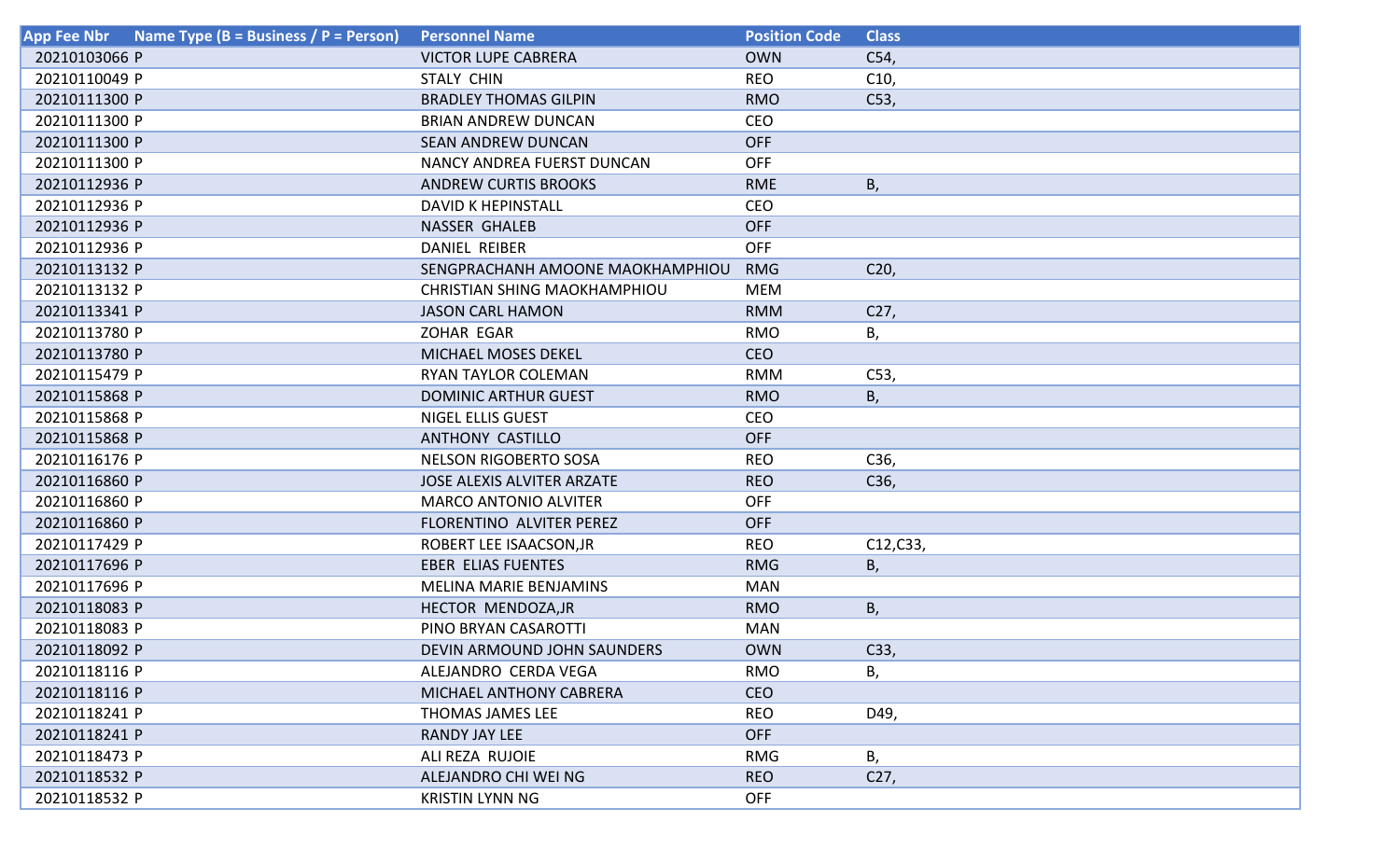| 20210118549 P | <b>MATTHEW SCOTT CONLEY</b>         | <b>RMM</b> | $C-9$                  |
|---------------|-------------------------------------|------------|------------------------|
| 20210118679 P | DAVID ADEL TAWFEEK HELAL            | <b>REO</b> | A,B,                   |
| 20210118793 P | <b>GUILLERMO WILBERT GUERRERO</b>   | <b>REO</b> | B,C21,                 |
| 20210118794 P | <b>DANA LANCE SUCEVICH</b>          | QPT        | B, D38,                |
| 20210118794 P | <b>JONATHON CHASE SUCEVICH</b>      | <b>GPT</b> |                        |
| 20210118795 P | <b>JOHN EUGENIO RIOS</b>            | <b>REO</b> | A,B,                   |
| 20210118795 P | <b>HELEN LEE RIOS</b>               | <b>OFF</b> |                        |
| 20210118799 P | SANJEEV ACHARYA                     | <b>RMO</b> | B,C10,C36,C43,C20,C16, |
| 20210118799 P | <b>ADAM T MCCLURE</b>               | <b>CEO</b> |                        |
| 20210118874 P | <b>MARCO ANTONIO PAREDES CORTEZ</b> | <b>REO</b> | $C-8$ ,                |
| 20210118874 P | <b>GABRIELA IRENE PAREDES</b>       | <b>OFF</b> |                        |
| 20210118927 P | <b>BRENT JASON BORGES</b>           | <b>RMO</b> | C35,                   |
| 20210119286 P | ROBERTO ROJAS, JR                   | <b>REO</b> | C27, D49,              |
| 20210119286 P | <b>MARIA JESSICA ROJAS</b>          | <b>OFF</b> |                        |
| 20210119296 P | <b>GERALD BOINER, JR</b>            | <b>OWN</b> | C10,                   |
| 20210119297 P | <b>MARIO ALBERTO ZARATE</b>         | <b>RMG</b> | Β,                     |
| 20210119341 P | <b>DUY LAP LE</b>                   | <b>RMG</b> | B,                     |
| 20210119441 P | <b>AARON JUSTIN LOVELL</b>          | <b>OWN</b> | D49,                   |
| 20210119442 P | <b>TIEN NHAT TRAN</b>               | <b>REO</b> | C38,                   |
| 20210119442 P | THIMINH TAM BUI                     | <b>OFF</b> |                        |
| 20210119443 P | JOSHUA JEREMIAH DE LA TORRE         | <b>REO</b> | C27,                   |
| 20210119444 P | ROHOLLAH AASHORI                    | <b>OWN</b> | В,                     |
| 20210119445 P | XIONG MOUA                          | <b>OWN</b> | C20,                   |
| 20210119446 P | <b>JUAN CARLOS PADILLA</b>          | <b>OWN</b> | C33,                   |
| 20210119447 P | <b>CODY ALAN BREEZE</b>             | <b>REO</b> | C33,                   |
| 20210119448 P | <b>EDWARD LEE PATTERSON</b>         | <b>OWN</b> | C10,                   |
| 20210119449 P | VLADIMIR RADOSLAVOV ARNAUDOV        | <b>REO</b> | C54,                   |
| 20210119450 P | DAVID RAPER, JR                     | <b>RMM</b> | C36,                   |
| 20210119451 P | <b>JON MICHAEL TERRY</b>            | <b>REO</b> | D21,                   |
| 20210119452 P | KEVIN LEWIS ALSOBROOK               | <b>REO</b> | Β,                     |
| 20210119552 P | <b>ISIDORO MURILLO MEJIA</b>        | <b>REO</b> | Α,                     |
| 20210119553 P | ANGEL VICENTE RAMIREZ               | <b>REO</b> | D24,                   |
| 20210119553 P | VICENTE RAMIREZ                     | <b>OFF</b> |                        |
| 20210119555 P | ISAIAS GIL-DE LA CRUZ               | <b>REO</b> | C33,                   |
| 20210119561 P | <b>KEVIN DAVID GUNDERSON</b>        | <b>OWN</b> | C33,                   |
| 20210119567 P | RICHARD CLAY NAJERA, II             | <b>REO</b> | C10,                   |
| 20210119619 P | <b>CARLOS EDUARDO ALEMAN</b>        | <b>REO</b> | C33,                   |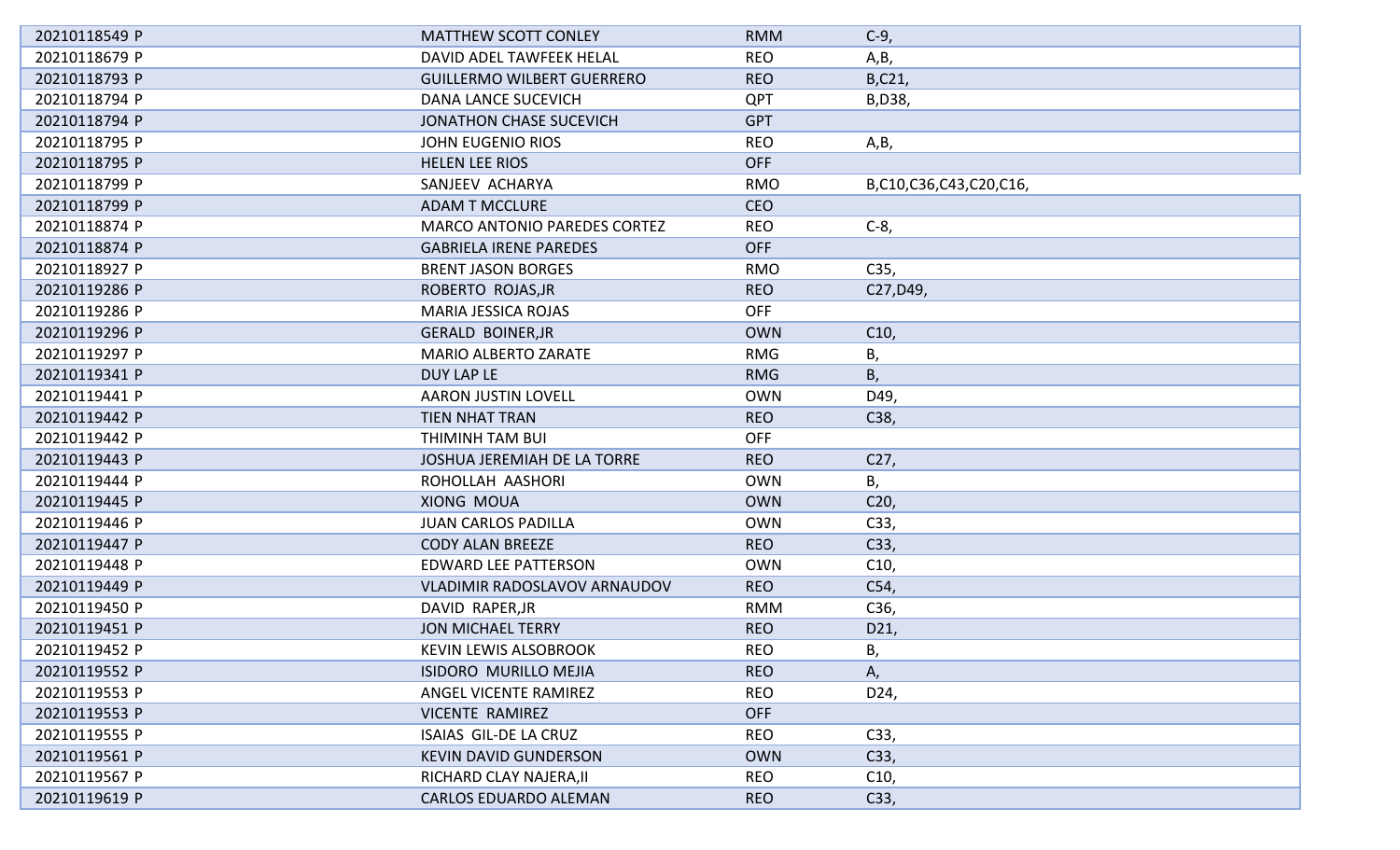| 20210119619 P | LORENA ALEMAN                     | <b>OFF</b> |                 |
|---------------|-----------------------------------|------------|-----------------|
| 20210119623 P | MANUEL MENDOZA GONZALEZ           | <b>OWN</b> | $C-8$           |
| 20210119624 P | <b>STEVEN SCOTT JESTER</b>        | <b>RMM</b> | D49,            |
| 20210119637 P | <b>BRIAN ERICK GARCIA</b>         | <b>REO</b> | C <sub>16</sub> |
| 20210119638 P | JOHN MICHAEL MERCHANT             | <b>REO</b> | C33,            |
| 20210119638 P | POLLY GALE MERCHANT               | <b>OFF</b> |                 |
| 20210119639 P | <b>ELOY GUADALUPE CONTRERAS</b>   | <b>OWN</b> | D49,            |
| 20210119640 P | <b>MICHAEL PAUL PARISI</b>        | <b>OWN</b> | C10,            |
| 20210119641 P | WILLIAM ANTHONY MC NELIS, III     | <b>OWN</b> | В,              |
| 20210119642 P | DAVID OSVALDO ALVAREZ HERNANDEZ   | <b>OWN</b> | Β,              |
| 20210119643 P | ARTEM SERGEEVICH ALEXEYTSEV       | <b>REO</b> | В,              |
| 20210119645 P | FREDDY SALTO                      | <b>OWN</b> | В,              |
| 20210119647 P | <b>RAMON URISTA</b>               | <b>OWN</b> | D49,            |
| 20210119649 P | AMIR OSIPENKO                     | <b>OWN</b> | C39,            |
| 20210119661 P | <b>ANTONIO CESAR ROSALES</b>      | <b>OWN</b> | C <sub>10</sub> |
| 20210119664 P | NELSON ALEXANDER MEJIA LEVERON    | <b>REO</b> | В,              |
| 20210119676 P | BILLY JAY TOLENTINO OCAMPO        | RME        | $C-6$ ,         |
| 20210119676 P | <b>KWANG HYUNG LEE</b>            | <b>OFF</b> |                 |
| 20210119676 P | <b>KYUNG KIM LEE</b>              | <b>OFF</b> |                 |
| 20210119677 P | RICHARD FERNANDO PORTILLO         | <b>OWN</b> | C33,            |
| 20210119682 P | <b>VICENTE ANTONIO CARVAVAL</b>   | <b>OWN</b> | Β,              |
| 20210119683 P | <b>WESLEY TIMOTHY RIMELEN</b>     | <b>OWN</b> | C39,            |
| 20210119741 P | <b>MARCO ANTONIO VIRAMONTES</b>   | <b>RMM</b> | B,C29,D12,      |
| 20210119741 P | <b>MARGARET RACHEL VIRAMONTES</b> | <b>MEM</b> |                 |
| 20210119748 P | ANTONIO GONZALEZ                  | <b>REO</b> | D30,            |
| 20210119762 P | <b>GEORGE EDWIN PARKER</b>        | <b>RMO</b> | Β,              |
| 20210119762 P | <b>CHRIS EDMOIND POULIN</b>       | CEO        |                 |
| 20210119766 P | <b>BRYAN RICHARD FREEMAN</b>      | <b>REO</b> | C <sub>27</sub> |
| 20210119766 P | <b>CHAD SAMUEL FREEMAN</b>        | <b>OFF</b> |                 |
| 20210119816 P | TAYLOR CHARLES PANTEL             | <b>REO</b> | C <sub>10</sub> |
| 20210119848 P | <b>KEVIN DALE STANTON</b>         | <b>QPT</b> | C10,            |
| 20210119848 P | DYLAN PAUL STANTON                | <b>GPT</b> |                 |
| 20210119855 P | LUIS NAVA                         | RMO        | $C-6$ ,         |
| 20210119855 P | <b>JOSE LUIS SOLORIO</b>          | <b>CEO</b> |                 |
| 20210120023 P | <b>KEITH ALLEN SENN</b>           | <b>OWN</b> | C10, C-7, C16,  |
| 20210120031 P | <b>MARIUS CRISTIAN FRINCU</b>     | <b>REO</b> | Β,              |
| 20210120036 P | <b>KRISTIAN MARK HARTMAN</b>      | <b>RMO</b> | В,              |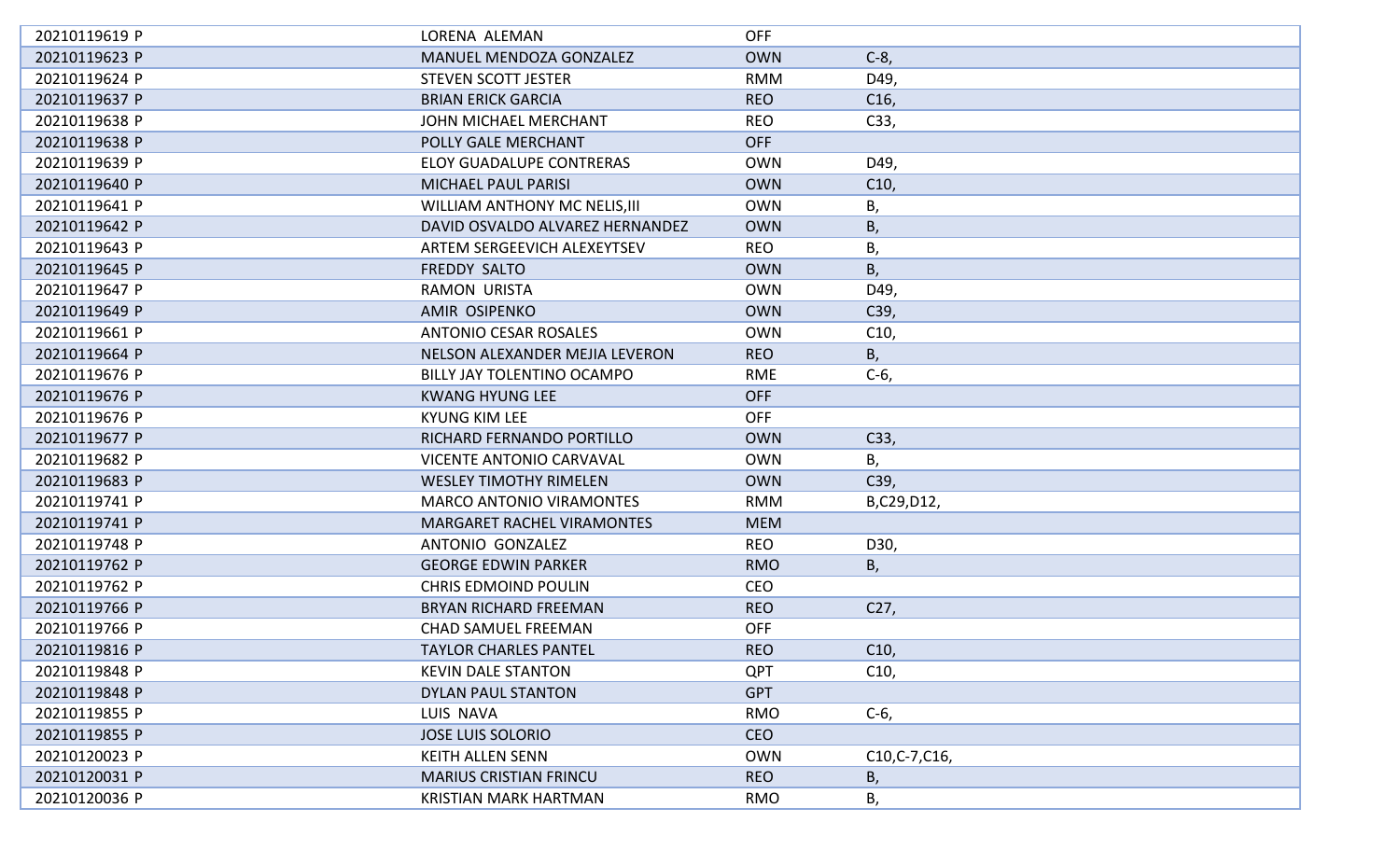| 20210120036 P | <b>ELIOR SHUSHAN</b>               | <b>CEO</b> |                      |
|---------------|------------------------------------|------------|----------------------|
| 20210120047 P | MIN JEONG CHOI                     | <b>REO</b> | Β,                   |
| 20210120071 P | <b>GABRIEL PEREGRINA</b>           | <b>RMM</b> | $C-7,$               |
| 20210120071 P | <b>WALTER CHAVEZ</b>               | <b>MEM</b> |                      |
| 20210120229 P | MICHAEL ANTHONY FOX                | <b>RMO</b> | В,                   |
| 20210120229 P | <b>DAVID BENTORA</b>               | <b>OFF</b> |                      |
| 20210120229 P | <b>SHAI BARAK</b>                  | <b>OFF</b> |                      |
| 20210120303 P | ABRAHAM ESTEBAN LANDAVASO CASTRO   | <b>REO</b> | C35,                 |
| 20210120305 P | <b>MARC WESTON BERRY</b>           | <b>OWN</b> | Β,                   |
| 20210120640 P | <b>RYAN-BONG DIZON FLORES</b>      | <b>REO</b> | C10,                 |
| 20210120851 P | <b>DONALD JAMES DOBBAS</b>         | <b>RME</b> | А,                   |
| 20210120851 P | ZACHARY RYAN AINSWORTH             | <b>CEO</b> |                      |
| 20210121014 P | <b>TIMOTHY ALAN RICE</b>           | <b>RMM</b> | C <sub>20</sub>      |
| 20210202780 P | PATRICK EDWARD DEARING, II         | <b>RME</b> | D21,                 |
| 20210204500 P | <b>BRIAN ANDREW PIPKIN</b>         | <b>RMO</b> | C10,                 |
| 20210205032 P | <b>DAVID MILLS GARDNER</b>         | <b>REO</b> | В,                   |
| 20210205038 P | ROBERT WARREN WALKER               | <b>RMO</b> | C33,                 |
| 20210205166 P | DANIEL RYAN NICHOLS                | <b>RME</b> | C <sub>21</sub>      |
| 20210205275 P | <b>BRIAN R WALTERS</b>             | <b>RMO</b> | А,                   |
| 20210205471 P | ROBERT JOHN IPPOLITO               | <b>REO</b> | C36,                 |
| 20210205616 P | <b>MARIO ATEMPA</b>                | <b>OWN</b> | В,                   |
| 20210205775 P | <b>MARK ALAN VIERRA</b>            | <b>RMO</b> | C10,                 |
| 20210205777 P | <b>STEVEN TYRONE HAIGH</b>         | <b>REO</b> | C17,                 |
| 20210205782 P | <b>JOSE GUADALUPE NAVARRO, JR</b>  | <b>OWN</b> | Β,                   |
| 20210205806 P | <b>MARIO GAMEZ</b>                 | <b>OWN</b> | $B-2$                |
| 20210205807 P | <b>GEORGIA ANN FERRY</b>           | <b>RMO</b> | $C-9$                |
| 20210205808 P | <b>TROY DAWSON BARROWS</b>         | <b>REO</b> | C46,                 |
| 20210205814 P | <b>AMIR ZIAD OBEID</b>             | <b>REO</b> | D42,                 |
| 20210205834 P | <b>SEAN JOSEPH FERRY</b>           | <b>REO</b> | $C35, C-9,$          |
| 20210205835 P | <b>SEAN JOSEPH FERRY</b>           | <b>REO</b> | $C-9$                |
| 20210205836 P | <b>BLAISE GENTRY BONIN</b>         | <b>REO</b> | В,                   |
| 20210205859 P | RICHARD INOCENCIO CHAVEZ           | <b>REO</b> | Β,                   |
| 20210205862 P | <b>CHRISTOPHER PATRICK WOLF</b>    | <b>RMO</b> | D06,                 |
| 20210205863 P | <b>CHRISTOPHER PATRICK WOLF</b>    | <b>RMO</b> | C <sub>21</sub>      |
| 20210205889 P | <b>MARK JOSEPH WILLIS</b>          | <b>RMO</b> | C10,                 |
| 20210205948 P | <b>VINCENT THEODORE NARDOLILLO</b> | <b>REO</b> | $B, C-6,$            |
| 20210205949 P | <b>BROCK N GRUNT</b>               | <b>REO</b> | A,C21,B,C31,C27,HAZ, |